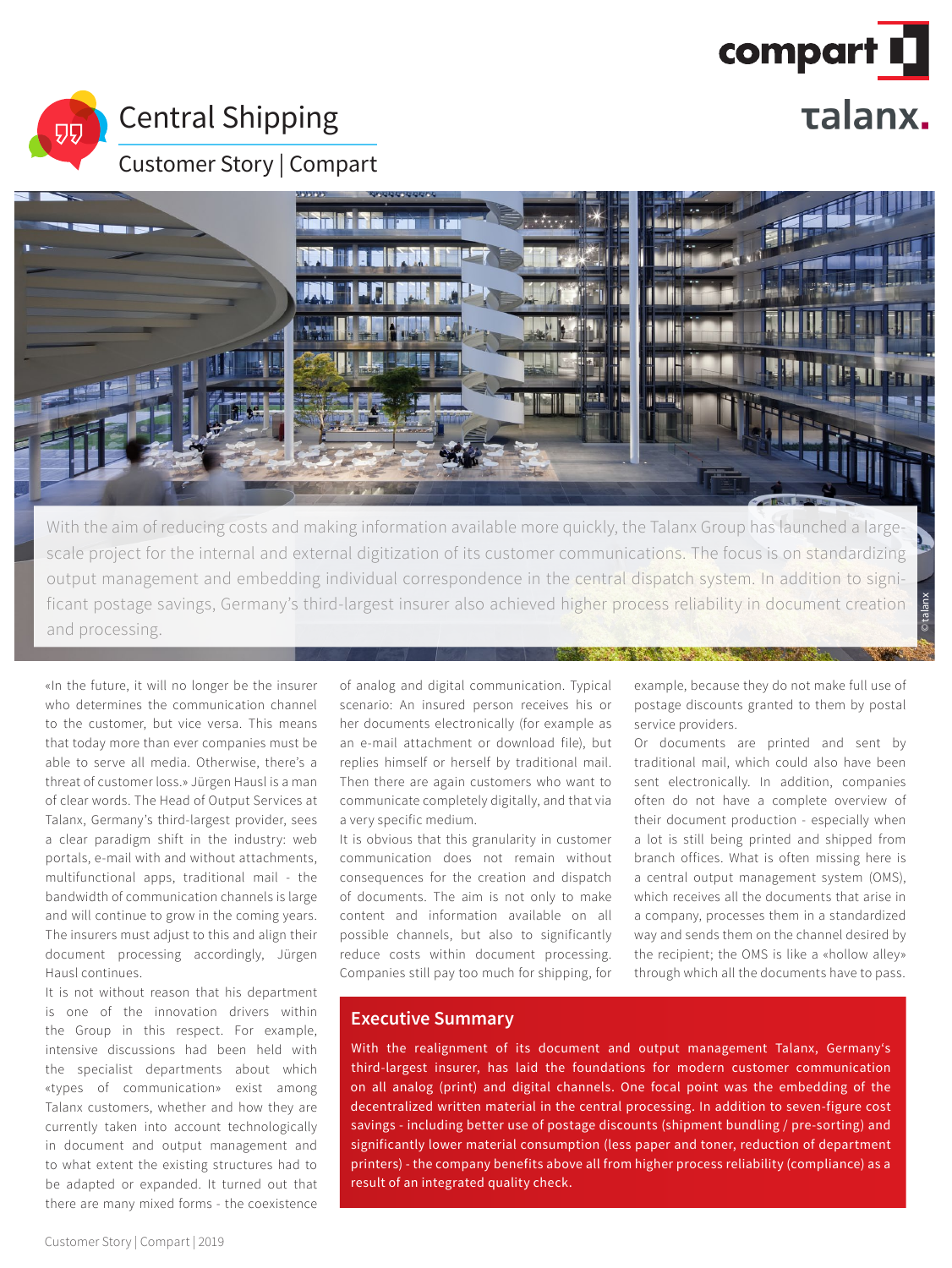#### **Centralization is worth cash money**

Talanx responded early to this challenge with the introduction of DocBridge® Pilot in 2009 laid an important foundation stone for the modernization of its document processing system (see also Box 5). The benefits were quickly felt: the listed insurance group saved around one million euros within two years of the new system going live - mainly by improving the consolidation of individual documents into postage-optimized items, but also by making better use of cost-reducing services such as presorting/consolidation of letter items and IT franking. Jürgen Hausl: «In theory, we could also use sorting and franking machines, but it's much more efficient to do these processes with software.» In this way, important personnel capacities would be freed up so that the clerks could concentrate even better on their core business.

Jürgen Hausl also appreciates the open architecture of DocBridge® Pilot. «The solution provides so many interfaces that almost all data-supplying applications can be connected without any problems; specialist applications as well as CRM systems, etc. And the big advantage is that DocBridge® Pilot can process any data stream. No matter which formats are delivered - the result is always a clean, standardized data set. «The high stability and reliability is another advantage of the new OMS, the manager continued.

For the Group, the centralization of output management represented an important milestone on the road to modern, efficient

## **Internal digitization with DocBridge® FileCab - Benefits**

#### Savings through

- Reduction of local print costs (departmental printers)
- 
- less manual enveloping
- 
- electronic franking (DV franking)
- Postage optimization (shipment bundling
- in the clerk client, pre-sorting)
- Reduction of working time

## Further optimization potential

- Administrator: Concentration on the core
- 
- Closing the «archiving gap"
- complete documentation
- Higher process reliability (checking of pro-

### **The user**

Talanx is the third-largest German insurance group in terms of premium income. The listed company (IPO: October 2012) with headquarters in Hanover is active in more than 150 countries and employs 22,000 people worldwide. The Talanx Group operates as a multibrand provider in the fields of industrial insurance, German private and corporate insurance, international private and corporate insurance, reinsurance and asset management.

Talanx grew particularly strongly in the past decade and generated premium income of EUR 34.9 billion for 2018. At the top is Talanx AG, which assumes the tasks of a management and siness. At 79.0 percent, the largest shareholder of Talanx AG is HDI V.a.G., a mutual insurance association. The remaining 21 percent of the shares are in free float.

The Group companies operate under various brands. These include HDI with insurance policies for private and corporate clients and industrial clients, Hannover Re, one of the world's pega as a fund provider and asset manager. www.talanx.com

customer communication. But as Jürgen Hausl remembers, they had not yet reached their destination. He and his colleagues saw further optimisation potential in decentralised type production in particular. There was a lot of local printing, manual enveloping, franking and mailing in the individual departments and branches.

Apart from the unnecessary expenses for paper, toner and postage - it was also the lack of transparency that burned the Talanx management's nails. One thing's for sure: If a considerable part of the correspondence takes place outside the central processing, it is difficult to trace the complete communication history of a business transaction. In the worst case, the employee does not have the current data immediately available when a customer calls - which naturally annoys the caller.

In addition, how do you ensure that the decentrally generated documents also comply with the current compliance guidelines (CI, legal requirements)? In the best case, the company already has a release workflow (for example, the principle of dual control) to rule out rule violations. But what if the check is limited to random samples and is still carried out manually?

## **DocBridge® FileCab: interface between department and central dispatch**

Reasons enough for Jürgen Hausl and his team to initiate a project for embedding individual correspondence (Office documents) in central mass processing (batch). In this way, the aim was not only to increase process reliability (compliance), but also to increase the productivity of the clerks by relieving them of activities outside their area of expertise (printing, enveloping, franking, etc.). In addition, a detailed quality check was to

be integrated into the workflow in order to eliminate the risk of the clerk creating incorrect documents. This includes an automated check against production-relevant factors. Can the document created on the PC be printed and sent at all? The system checks whether the maximum number of address lines is adhered to and whether the number of digits in the postal code is correct. In addition, the consideration of the free zones required in production is checked.

Meaningful messages on the document, which are generated automatically by the system, make handling easier for the user (e.g. information on the address block, automated reading of the VOB number, option for manual correction). The clerk can make necessary changes directly on the screen before the document is transferred to the central OMS. In this way, one hundred percent further processing is guaranteed. In the past, however, a document could often not be produced and sent if it was faulty.

In the future, Office documents created on the PC at the various locations will also be transferred to the central output service in Hanover. Its technological core is DocBridge® Pilot (OMS), which receives individual correspondence, classifies it under aspects of postage optimization, bundles it and prepares it for dispatch. The OMS «cooperates» with the DocBridge® FileCab software, also developed by Compart, which serves as a «link» between the specialist department and output management.

In practical terms, this means that the clerk selects the template suitable for a particular business transaction in his Office program and uploads it to DocBridge® FileCab, where he then creates and edits the document. He can check the document against various professional and technical criteria